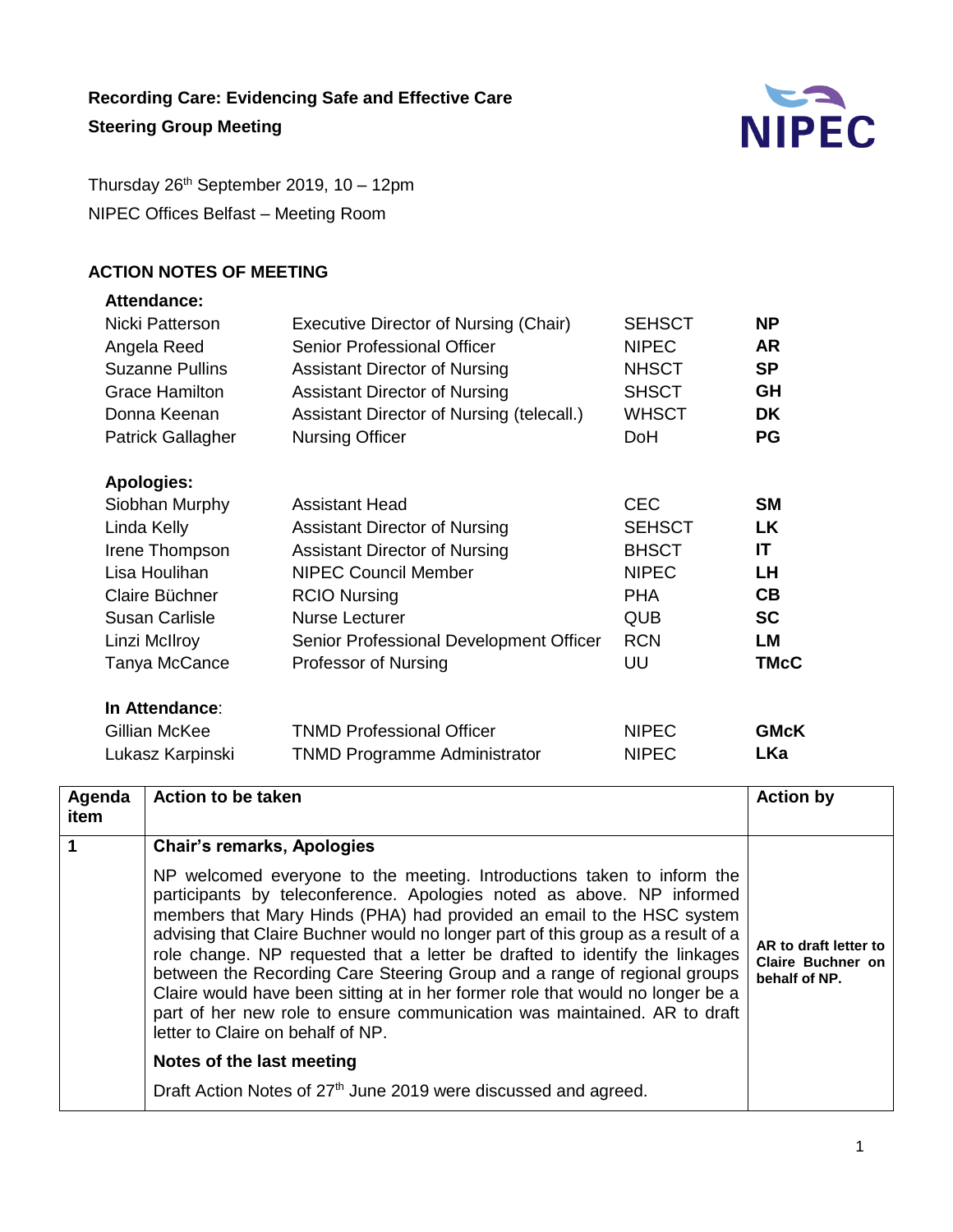|                         | <b>Matters Arising</b>                                                                                                                                                                                                                                                                                                                                                                                                                                                                                                                                                                                                                                                                                                                                                                                                                                                                                                                                                                                             |  |
|-------------------------|--------------------------------------------------------------------------------------------------------------------------------------------------------------------------------------------------------------------------------------------------------------------------------------------------------------------------------------------------------------------------------------------------------------------------------------------------------------------------------------------------------------------------------------------------------------------------------------------------------------------------------------------------------------------------------------------------------------------------------------------------------------------------------------------------------------------------------------------------------------------------------------------------------------------------------------------------------------------------------------------------------------------|--|
|                         | <b>Bedrails policies</b>                                                                                                                                                                                                                                                                                                                                                                                                                                                                                                                                                                                                                                                                                                                                                                                                                                                                                                                                                                                           |  |
|                         | SP advised NHSCT bedrails policy had been revised was currently being<br>consulted on. DK advised WHSCT was updating current bedrails policy. GH<br>advised SHSCT policy was under review and raised an enquiry regarding<br>bedrails in paediatrics included - AR advised work in children's areas ongoing<br>as children's age range from 0-18years old. BHSCT and SEHSCT to follow up<br>with information.                                                                                                                                                                                                                                                                                                                                                                                                                                                                                                                                                                                                      |  |
|                         | Peer review process quarter 3                                                                                                                                                                                                                                                                                                                                                                                                                                                                                                                                                                                                                                                                                                                                                                                                                                                                                                                                                                                      |  |
|                         | NP proposed that peer review for quarter 3 should be postponed to quarter 4,<br>due to the challenges in recruitment linked with the TNMD officers. Proposal<br>accepted.                                                                                                                                                                                                                                                                                                                                                                                                                                                                                                                                                                                                                                                                                                                                                                                                                                          |  |
| $\overline{2}$          | <b>Evaluation Project - PACE</b>                                                                                                                                                                                                                                                                                                                                                                                                                                                                                                                                                                                                                                                                                                                                                                                                                                                                                                                                                                                   |  |
|                         | AR update: TMcC was to attend this meeting but had sent apologies. NIPEC<br>delighted to have this evaluation match funded by the R&D office – project plan<br>agreed with the relevant sponsors. Ethics approval had started and which<br>could take up to 3 months. TMcC would be reporting every quarter to this<br>group. Intention to start study in January 2020. More information to be provided<br>at the meeting in December 2019. NP enquired whether or not the process<br>could straddle financial years - AR advised the funding was secured and<br>project timeline would follow the process and not run with the financial years.<br>AR informed members that the tools being utilised in this evaluation had been<br>validated internationally.                                                                                                                                                                                                                                                    |  |
| $\overline{3}$          | Transformation Nursing and Midwifery Data (TNMD) Work Streams -<br><b>Update</b>                                                                                                                                                                                                                                                                                                                                                                                                                                                                                                                                                                                                                                                                                                                                                                                                                                                                                                                                   |  |
|                         | Update was provided by AR on all related objectives which were being<br>reported to the Department of Health (DoH). Trusts still progressing<br>recruitment for TNMD officers. Challenges remained with roll out of PACE.<br>Adult document implementation had been a success with few challenges<br>relating to printer run errors with Limavady Print. Other elements like nursing<br>languages, Encompass, building team on ground - well covered and<br>significant achievements for nursing.                                                                                                                                                                                                                                                                                                                                                                                                                                                                                                                  |  |
| $\overline{\mathbf{4}}$ | <b>Working Group Report</b>                                                                                                                                                                                                                                                                                                                                                                                                                                                                                                                                                                                                                                                                                                                                                                                                                                                                                                                                                                                        |  |
|                         | SP delivered the Working Group Report.                                                                                                                                                                                                                                                                                                                                                                                                                                                                                                                                                                                                                                                                                                                                                                                                                                                                                                                                                                             |  |
|                         | Adult document                                                                                                                                                                                                                                                                                                                                                                                                                                                                                                                                                                                                                                                                                                                                                                                                                                                                                                                                                                                                     |  |
|                         | 2 <sup>nd</sup> printing error identified on 13 <sup>th</sup> September 2019 but not classified for QSE<br>report to PHA. Potential $3^{rd}$ error being confirmed – NIPEC had held meeting<br>with BSO PaLs earlier prior to SG meeting. SP discussed difficulties for nursing<br>staff in identifying errors. BSO were supporting organisations to work through<br>the appropriate processes to enable risk management and future quality<br>assurance. Communication issues highlighted particular to speed of escalation<br>process too NIPEC. NP enquired if moving to new supplier possible - SP<br>advised human error identified on all instances. Quality assurance questions<br>were in the process of being asked. Batch number on print runs identified and<br>now present – although there were challenges to identifying patients when<br>moved settings. Options for moving supplier were being considered, however<br>due process from a procurement perspective had to be followed. New four year |  |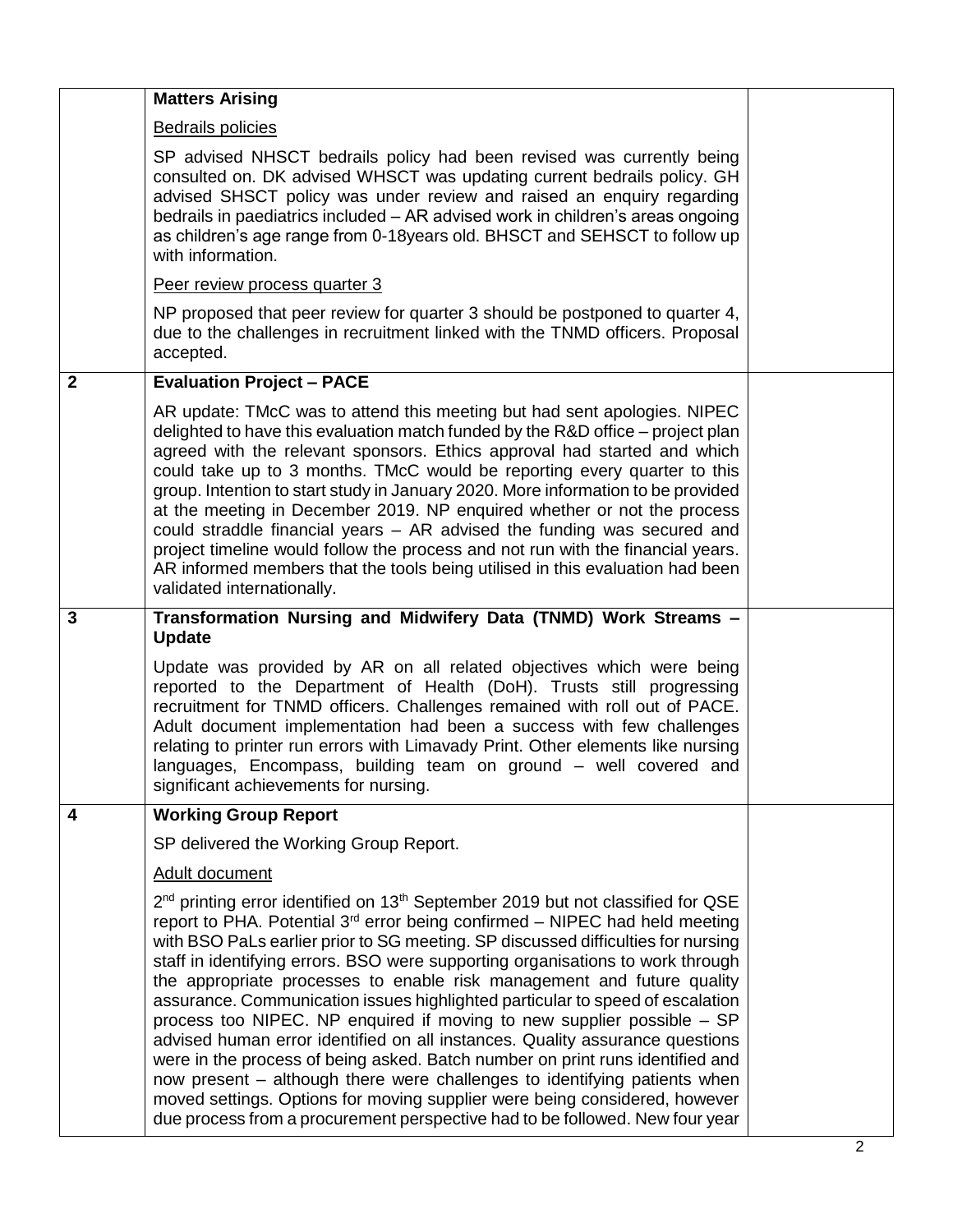contract for printing company started on 1<sup>st</sup> October 2019 and BSO to look at options. NP enquired how communication could be improved – need for strong escalation required. NP asked what the escalation lines in Trusts – SP reassured members by stating that the direct line through the assistant directors of nursing was usually utilised. PG advised flow chart may be helpful – which was discussed and deemed unnecessary but contact information should be made available. AR advised nursing staff should be aware not to discard faulty documents and report promptly, which was the advice TNMD officers were providing in clinical environments. DK advised same arrangements in WHSCT.

In relation to the adult document, there has been some feedback relating the structure of the document which could potentially have messages for other documents. Review of adult document planned for March 2020. Relating to the position of risk assessments, there was no consensus in terms of where they should be positioned in the document – AR asked the SG members to debate the matter and make a decision regionally. Following debate there was an agreement to proceed with risk assessments in the body of the assessment appropriately placed with the most relevant activity of living.

### Care Planning

SP advised recruitment of TNMD officers was challenging – 84 wards fully implemented across the region – implementation of adult document had an impact. NP expressed an opinion that with challenges present there is no expectation to be fully on track – PACE being championed as a positive opportunity and coroner's office interest identified. NP requested that a mapping exercise be carried out in terms of initial plan, and where the project was expected to be – winter challenges identified, gaps with officers acknowledged. SP advised ongoing auditing in NHSCT – piece of work wider than PACE – ward sisters role crucial in this process. DK updated on the challenges with recruitment in WHSCT – focus on next 6 months, meetings with ward sisters to push implementation as a professional agenda.

GH agreed with the current challenges to sustain and further implement PACE. TNMD officers in post in SHSCT and potentially will be looking at district nursing work streams.

#### Children's

GMcK updated that first meeting had taken place in August 2019. Regional teams had been contacted to get direction with risk assessments i.e. time critical medications, nutrition, bed rails. Further meetings expected in the autumn which would additionally address the short stay document for children's.

#### Mental Health

Briege Quinn had moved to new role and no update was available. In addition, GMcK had been due to meet with Brian McGarvey regarding mental health work who had been unwell over the scheduled meeting – meeting to be rescheduled.

#### Short Stay

Pilot completed and flow of records/document discussed. Challenges with identifying short stay areas and the potential inclusion of ambulatory care settings. The time critical medications list had proven challenging to staff - NP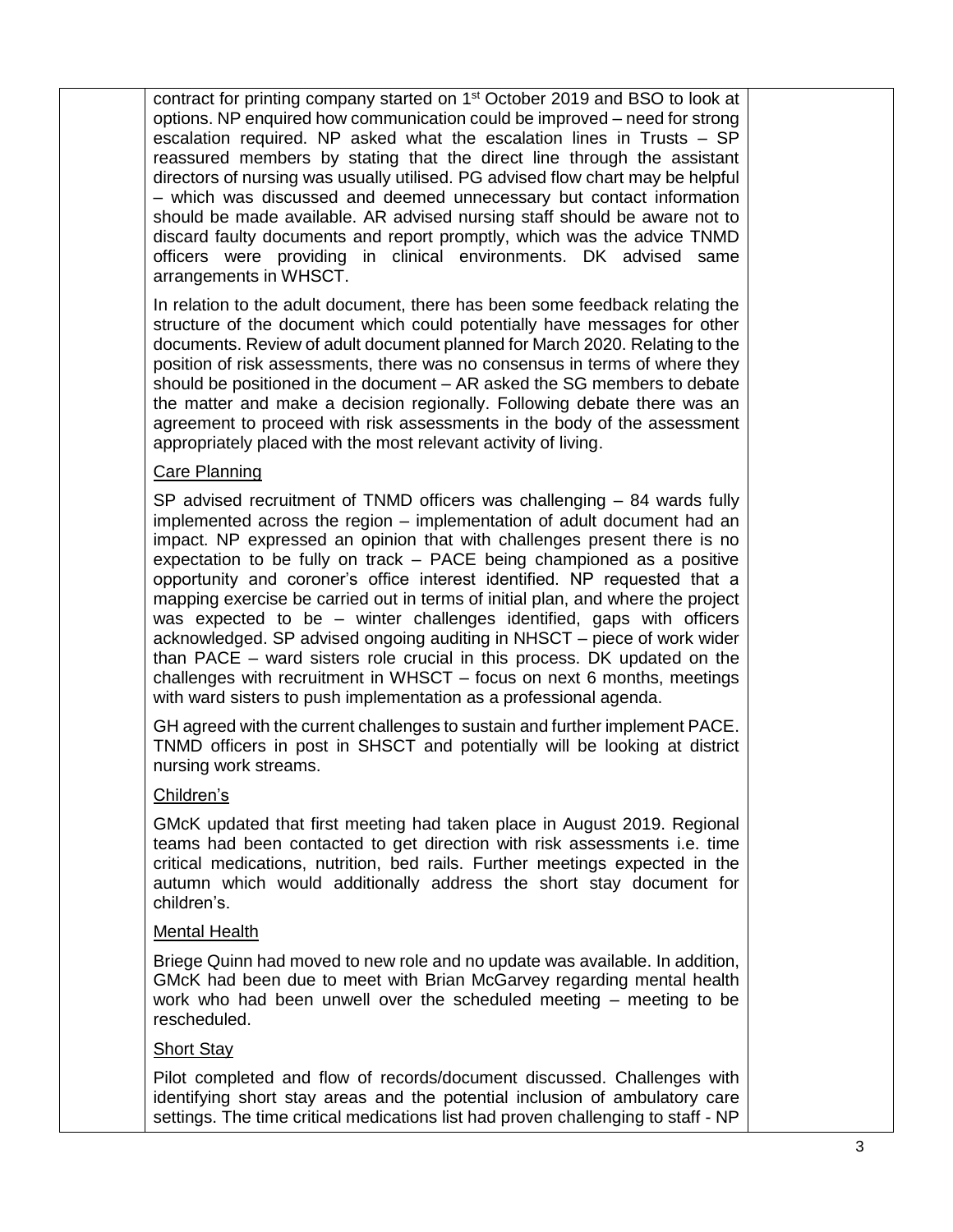|   | enquired if this could be reviewed. Following debate it was agreed that this<br>item should go on the agenda for next review of adult document July 2020.<br>Contacts had been made with pharmacy colleagues to determine<br>responsibilities. AR suggested that the role of time critical medications should<br>be discussed by ADNs and feedback to CNO's business team meeting<br>provided.                                                                                               | <b>Time critical</b><br>medications to be<br>discussed at ADN<br>meeting. |
|---|----------------------------------------------------------------------------------------------------------------------------------------------------------------------------------------------------------------------------------------------------------------------------------------------------------------------------------------------------------------------------------------------------------------------------------------------------------------------------------------------|---------------------------------------------------------------------------|
|   | <b>Learning Disabilities</b>                                                                                                                                                                                                                                                                                                                                                                                                                                                                 |                                                                           |
|   | ERG was reviewing the dataset agreed in 2018 and good progress was being<br>made.                                                                                                                                                                                                                                                                                                                                                                                                            |                                                                           |
|   | E                                                                                                                                                                                                                                                                                                                                                                                                                                                                                            |                                                                           |
|   | Slight delay with revision of NOAT reported. Expert reference group had<br>requested an opportunity to review new document – for the work plan, no<br>capacity currently.                                                                                                                                                                                                                                                                                                                    | <b>ED document</b><br>review to be<br>placed on the work<br>plan.         |
|   | <b>District Nursing</b>                                                                                                                                                                                                                                                                                                                                                                                                                                                                      |                                                                           |
|   | Significant work had taken place relating to the construction of an audit tool<br>and direction for an audit of 20 district nursing notes per Trust. Process<br>currently underway.                                                                                                                                                                                                                                                                                                          |                                                                           |
|   | <b>Audit</b>                                                                                                                                                                                                                                                                                                                                                                                                                                                                                 |                                                                           |
|   | NOAT indicators reviewed and some difficulties with reporting in quarter 1<br>identified. AR advised new indicators a slight tweak of old indicators with minor<br>changes. Some challenges expressed from WHSCT perspective - AR offered<br>follow up discussion.                                                                                                                                                                                                                           |                                                                           |
|   | <b>Draft Handover Principles testing</b>                                                                                                                                                                                                                                                                                                                                                                                                                                                     |                                                                           |
|   | Pilot completed and to be reported at the SG meeting in December 2019.                                                                                                                                                                                                                                                                                                                                                                                                                       |                                                                           |
|   | Newsletter                                                                                                                                                                                                                                                                                                                                                                                                                                                                                   |                                                                           |
|   | No update.                                                                                                                                                                                                                                                                                                                                                                                                                                                                                   |                                                                           |
|   | Retrospective record keeping                                                                                                                                                                                                                                                                                                                                                                                                                                                                 |                                                                           |
|   | AR reminded members that this query had arisen post viewing of the RCN<br>Coroner's master class video. Professional debate had been undertaken by<br>TNMD officers, NIPEC and ADNs - a description had been agreed for<br>retrospective record keeping.                                                                                                                                                                                                                                     |                                                                           |
| 5 | Shared Learning from Improvement and HSC Trust Record Keeping<br><b>Scores</b>                                                                                                                                                                                                                                                                                                                                                                                                               |                                                                           |
|   | AR reminded members that no audits had been carried out in quarter 1 due to<br>adult document roll out. In quarter 2 updated indicators had been used for<br>reporting. None of the Trusts reported on full wards and not all trusts had<br>reported. A discussion took place regarding the helpfulness of the QQF - SP<br>pointed out that in most instances wards would be addressing their individual<br>reports for improvement. It was agreed, however, that the QQF would<br>continue. | AR to compile key<br>messages for<br><b>Quarterly Quality</b><br>Focus.   |
| 6 | <b>Encompass Update</b>                                                                                                                                                                                                                                                                                                                                                                                                                                                                      |                                                                           |
|   | NP updated: Encompass Programme Board next meeting on 4th October 2019.<br>Demonstrations regarding Epic systems on 8 <sup>th</sup> , 9 <sup>th</sup> , 10 <sup>th</sup> October 2019 across<br>the region. NP encouraged staff to attend those sessions. NP advised central                                                                                                                                                                                                                 |                                                                           |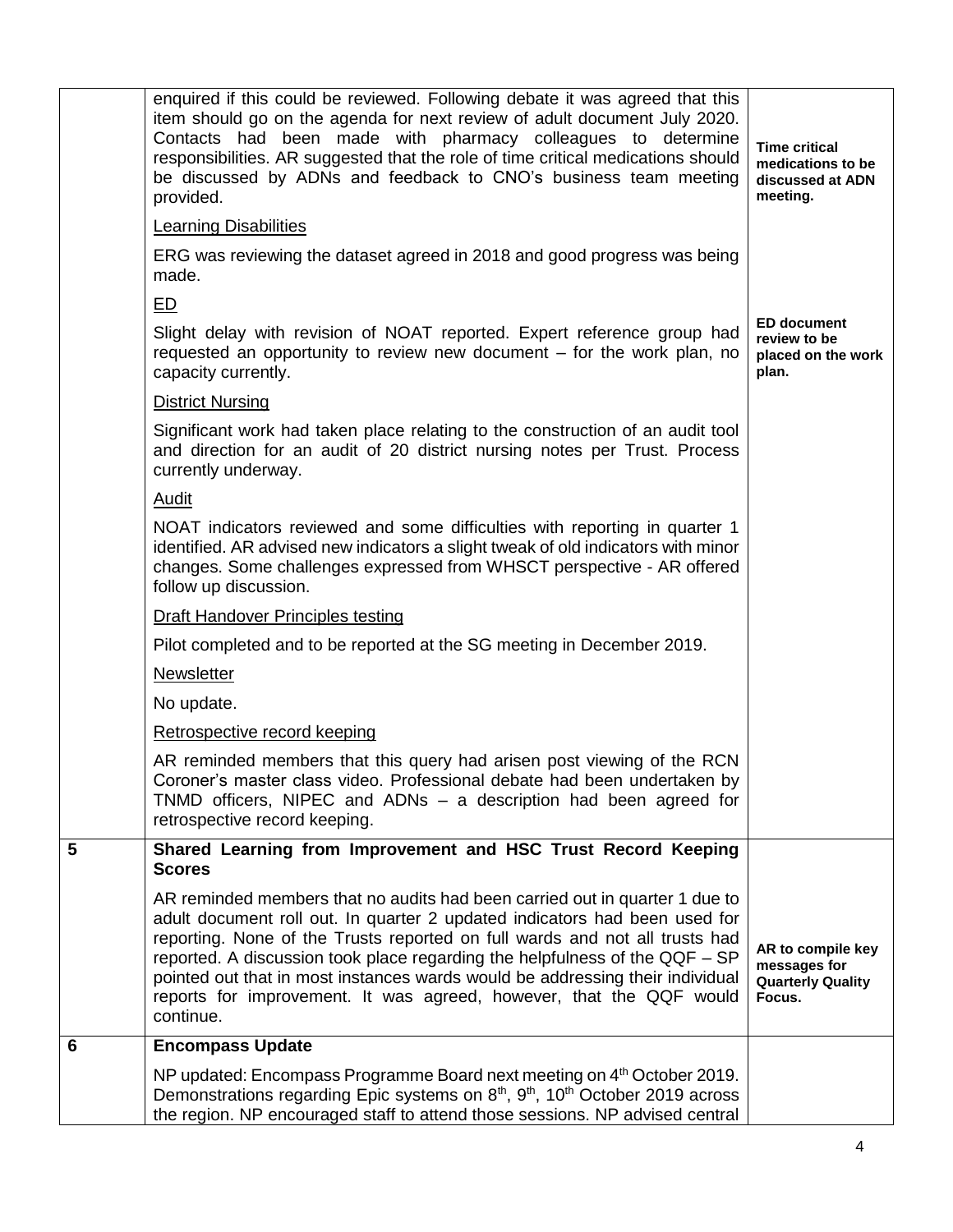|                | resources to central Epic team – job descriptions being drafted by the DoH and<br>would be shared. Implementation of Encompass scheduled from July to<br>December 2021. Contract with Epic expected to be signed in December 2019.<br>PG asked if other dates are available for staff to attend – NP advised no other<br>dates identified.                            |                                                           |
|----------------|-----------------------------------------------------------------------------------------------------------------------------------------------------------------------------------------------------------------------------------------------------------------------------------------------------------------------------------------------------------------------|-----------------------------------------------------------|
| $\overline{7}$ | <b>HSC Trust Record Keeping Projects</b>                                                                                                                                                                                                                                                                                                                              |                                                           |
|                | Record Keeping elements of transformation projects HSC organisations                                                                                                                                                                                                                                                                                                  |                                                           |
|                | DK enquired regarding shared services – framework for Health Care Support<br>Workers - AR advised guidance on NIPEC's website - AR to send link to DK.                                                                                                                                                                                                                | AR to send link to<br>framework for<br><b>Health Care</b> |
|                | SP updated members on work on pain assessment in NHSCT and its impact<br>on recording care.                                                                                                                                                                                                                                                                           | <b>Support Workers</b><br>to DK.                          |
| 8              | <b>Next Steps</b>                                                                                                                                                                                                                                                                                                                                                     |                                                           |
|                | Covered above.                                                                                                                                                                                                                                                                                                                                                        |                                                           |
| 9              | <b>Any Other Business</b>                                                                                                                                                                                                                                                                                                                                             |                                                           |
|                | NP advised that a request had come in for further advice relating to<br>abbreviations from SHSCT - AR stated that the guidance was on NIPEC's<br>website – abbreviations list limited. NP and SP agreed the list to be used by<br>all disciplines – NP advised that there would be future work anticipated with<br>the Encompass programme relating to abbreviations. |                                                           |
|                | The group advised of the following meetings:                                                                                                                                                                                                                                                                                                                          |                                                           |
|                | Visit to UCLH (Epic site) on Monday 2 <sup>nd</sup> December 2019;                                                                                                                                                                                                                                                                                                    |                                                           |
|                | Meeting with coroner Friday 13 <sup>th</sup> December 2019 in NIPEC;                                                                                                                                                                                                                                                                                                  |                                                           |
|                | Visit to CUHT on Monday 6 <sup>th</sup> January 2020.                                                                                                                                                                                                                                                                                                                 |                                                           |
|                | PG advised the group regarding NMC Corporate Strategy event on<br>Wednesday 9 <sup>th</sup> October - to date a limited uptake had been experienced in<br>terms of numbers and asked to spread the word about this - NP<br>acknowledged.                                                                                                                              |                                                           |
| 10             | Date and time of next meeting:                                                                                                                                                                                                                                                                                                                                        |                                                           |
|                | Thursday 12 <sup>th</sup> December 2019, at 2.00-4.00pm, NIPEC Offices, Meeting<br>Room.                                                                                                                                                                                                                                                                              |                                                           |

| <b>Action</b>                                                                                     | <b>Comment</b> | Completed/On-going               |
|---------------------------------------------------------------------------------------------------|----------------|----------------------------------|
| Wednesday 4th April 2019                                                                          |                |                                  |
| ED audit to begin reporting to SG in September 2019.                                              |                | Time frame revised and<br>closed |
| Peer review process for quarter 3 to be set up.                                                   |                | Time frame revised and<br>closed |
| Thursday 27th June 2019                                                                           |                |                                  |
| All HSC Trusts to review local bed rails policies for consistency with<br>revised adult document. |                | <b>Completed</b>                 |
| Thursday 26 <sup>th</sup> September 2019                                                          |                |                                  |
| AR to draft letter to Claire Buchner on behalf of NP.                                             |                | <b>Completed</b>                 |
| Time critical medications to be discussed at ADN meeting.                                         |                | Ongoing                          |